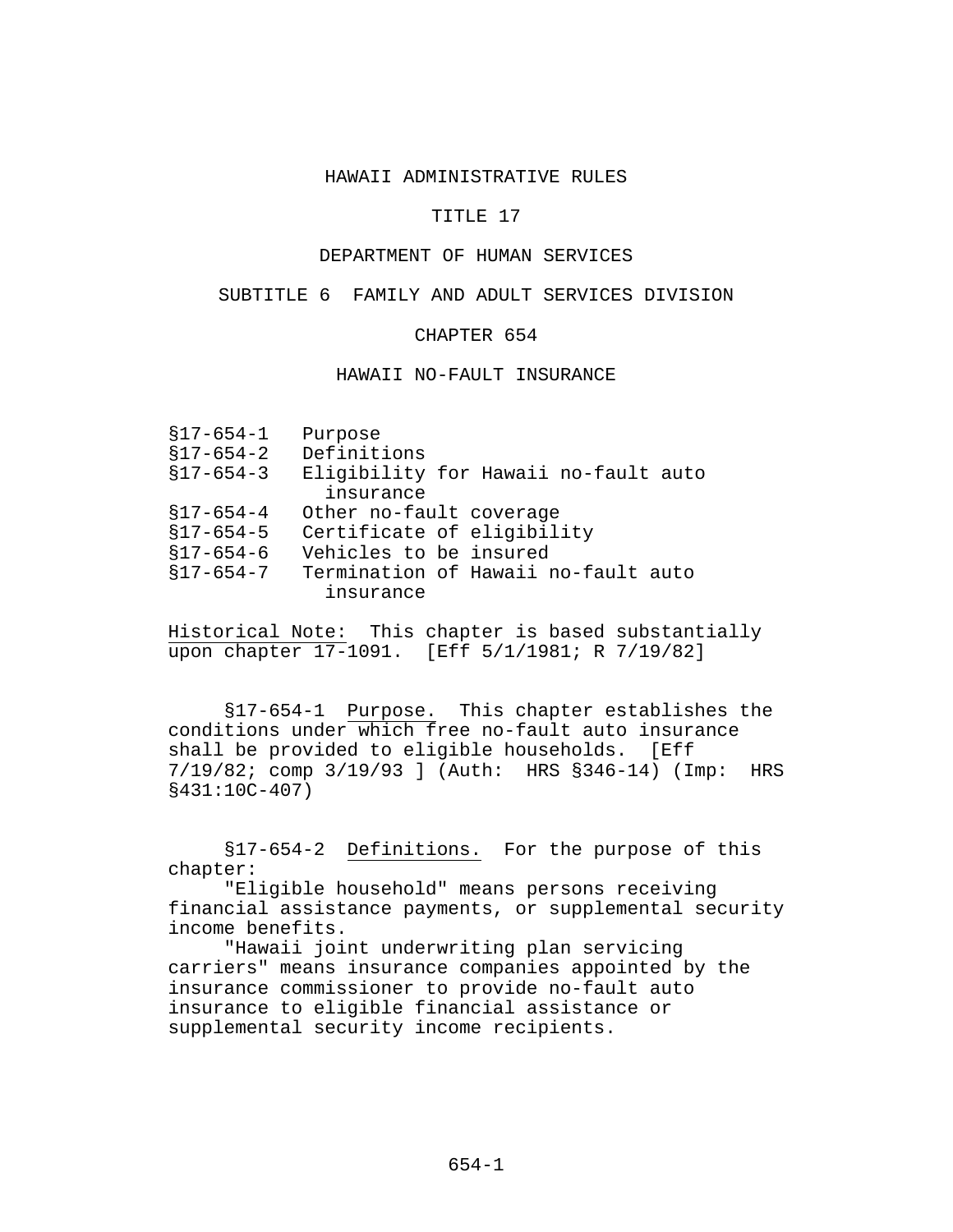"Registered owner" means any person in whose name the vehicle is registered.

"Valid driver's license" means a license issued by the state or local office authorized to license individuals for the operation of motor vehicles.

"Vehicle" means any car, truck, or van which requires a driver's license to operate. [Eff 7/19/82; am and comp 3/19/93; am 8/1/94 ] (Auth: HRS §346-14) (Imp: HRS §431:10C-407)

§17-654-3 Eligibility for Hawaii no-fault auto insurance. An individual shall meet the following conditions in order to receive Hawaii no-fault auto insurance at no cost:

- (1) An individual shall be a recipient of financial assistance payments or supplemental security income benefits;
- (2) The individual shall possess a valid driver's license or shall be an unlicensed permanently disabled individual who is unable to operate the individual's own vehicle; and
- (3) The individual shall be the sole registered owner of the vehicle. [Eff 7/19/82; am 10/20/82; comp 3/19/93; am 8/1/94 ] (Auth: HRS §346-14) ( Imp: HRS §431:10C-407)

§17-654-4 Other no-fault coverage. The individual shall exhaust all other paid no-fault coverage in effect before the individual may become eligible for Hawaii no-fault auto insurance at no cost. [Eff 7/19/82; comp 3/19/93 ] (Auth: HRS §346- 14) (Imp: HRS §431:10C-407)

§17-654-5 Certificate of eligibility. The eligible household shall mail or present a certificate of eligibility form issued by the department to one of the insurance companies which is under the Hawaii joint underwriting plan servicing carriers to obtain benefits of a Hawaii no-fault auto insurance policy. [Eff 7/19/82; comp 3/19/93 ] (Auth: HRS §346-14) (Imp: HRS §431:10C-407)